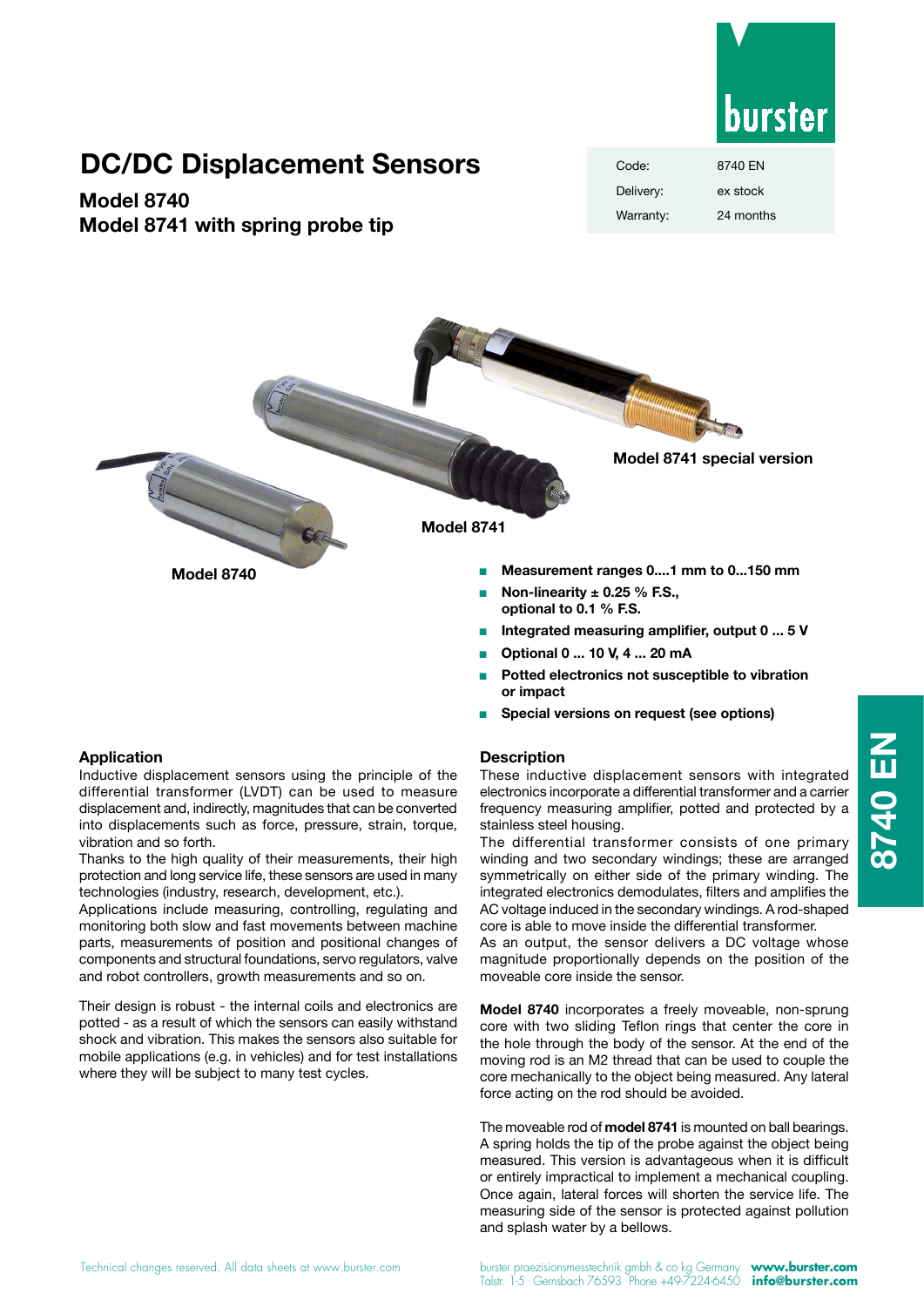

# **Technical Data**

| <b>Model 8740</b> |                       |     |    |                 |     |     |                      |                  |                  |
|-------------------|-----------------------|-----|----|-----------------|-----|-----|----------------------|------------------|------------------|
| Order Code        | Measuring<br>Range    |     |    | Dimensions [mm] |     |     | Cut-Off<br>Frequency | Sensor<br>Weight | Moveable<br>Mass |
|                   |                       | ┕   | øD | øC              | K   | S   | [Hz]                 | [g]              | [g]              |
| 8740 - 5001       | 0<br>$1 \text{ mm}$   | 45  | 20 | 4               | 27  | 34  | 300                  | 30               | 2                |
| 8740 - 5002       | 0<br>$2 \, \text{mm}$ | 45  | 20 | $\overline{4}$  | 27  | 34  | 300                  | 30               | 2                |
| 8740 - 5005       | 0<br>$5 \text{ mm}$   | 61  | 20 | $\overline{4}$  | 45  | 40  | 150                  | 60               | 3.3              |
| 8740 - 5010       | 0<br>$10 \text{ mm}$  | 61  | 20 | $\overline{4}$  | 45  | 40  | 150                  | 60               | 3.3              |
| 8740 - 5025       | $25 \text{ mm}$<br>0  | 91  | 20 | $\overline{4}$  | 56  | 69  | 100                  | 90               | 4.7              |
| 8740 - 5050       | 50 mm<br>0            | 151 | 20 | $\overline{4}$  | 97  | 84  | 100                  | 130              | 6.9              |
| 8740 - 5100       | $100 \text{ mm}$<br>0 | 271 | 20 | $\overline{4}$  | 136 | 164 | 100                  | 250              | 11.7             |
| 8740 - 5150       | 150 mm<br>0           | 441 | 20 | $\overline{4}$  | 288 | 212 | 100                  | 400              | 17.1             |

#### **Dimensional drawing Model 8740** with optional **fastening thread** (V302 - see options on page 3)



### **Model 8741**

| Order Code    | Measuring<br>Range    | Dimensions [mm] |     |    |      |    |     | <b>Tip Force</b> | Natural<br>Frequency | Masse des<br>Senors |
|---------------|-----------------------|-----------------|-----|----|------|----|-----|------------------|----------------------|---------------------|
|               |                       | lg              | LG  |    | h    | øD | ød  | max. [N]         | [Hz]                 | [g]                 |
| 8741 - 5001   | 0<br>mm               | 98              | 66  | 25 | 3    | 20 | 4.5 | 2                | 10                   | 85                  |
| 8741 - 5002   | 0<br>$2 \text{ mm}$   | 98              | 66  | 25 | 4    | 20 | 4.5 | 2                | 10                   | 85                  |
| 8741 - 5005   | 0<br>$5 \, \text{mm}$ | 125             | 84  | 34 |      | 20 | 4.5 | 3                | 10                   | 110                 |
| 8741 - 5010   | $0 10$ mm             | 130             | 84  | 39 | 12   | 20 | 4.5 | 3                | 5                    | 120                 |
| 8741 - 5025   | $025$ mm              | 190             | 133 | 50 | 27   | 20 | 4.5 | 5                | 5                    | 150                 |
| 8741 - 5050 * | $0 50$ mm             | 310             | 210 | 90 | 70.5 | 20 | 4.5 | 8                | 5                    | 250                 |

\* To protect the ball bearing guides, sensors with this measuring range have a sealing lip instead of the bellows.

#### **Dimensional drawing model 8741**



#### **Dimensional drawing model 8741-5050**



**The CAD drawing (3D/2D) for this sensor can be imported online directly into your CAD system.** Download via www.burster.com or directly at www.traceparts.com. For further information about the burster traceparts cooperation refer to data sheet 80-CAD-EN.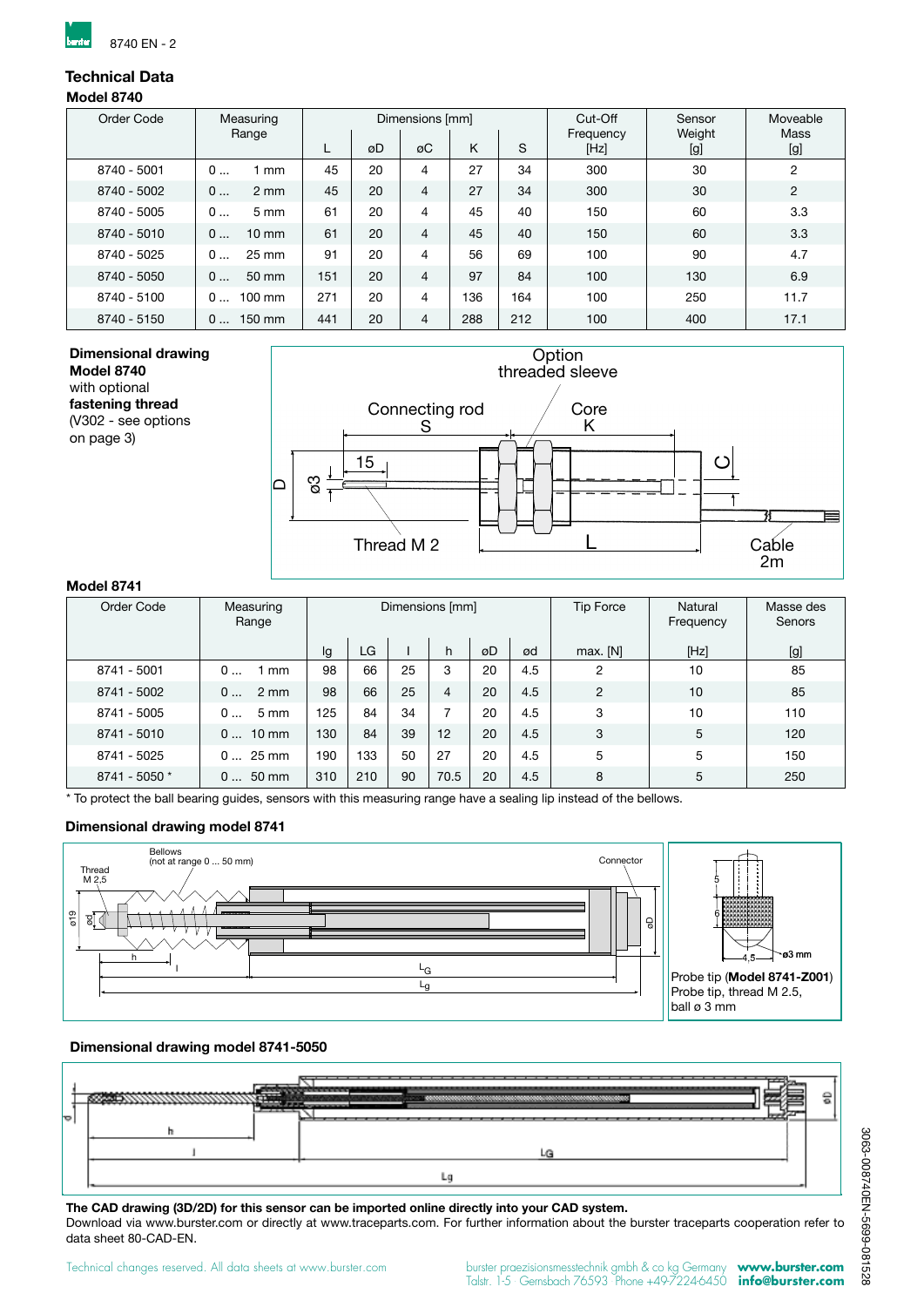#### Electrical values

| Excitation voltage (protected against polarity reversal): 9  28 V DC |                                                                |                     |  |                                                                                |  |
|----------------------------------------------------------------------|----------------------------------------------------------------|---------------------|--|--------------------------------------------------------------------------------|--|
| $\leq 30$ mA<br>Current consumption:                                 |                                                                |                     |  |                                                                                |  |
| 05V<br>Output voltage (standard):                                    |                                                                |                     |  |                                                                                |  |
| Ripple of output voltage:                                            |                                                                | approx. 20 mVeff    |  |                                                                                |  |
| Internal carrier frequency:                                          |                                                                |                     |  | $12$ kHz                                                                       |  |
| Output resistance:                                                   |                                                                |                     |  | 1 k $\Omega$                                                                   |  |
| Load resistor:                                                       |                                                                |                     |  | recommended $>1$ M $\Omega$                                                    |  |
| Environmental conditions                                             |                                                                |                     |  |                                                                                |  |
| Range of operating temperature:                                      |                                                                |                     |  | from -20 $^{\circ}$ C to 80 $^{\circ}$ C                                       |  |
| Range of nominal temperature:                                        |                                                                |                     |  | from -20 $^{\circ}$ C to 80 $^{\circ}$ C                                       |  |
| Influence of temperature*:                                           |                                                                |                     |  | 0.03 % F.S./K                                                                  |  |
| * with reference to the rated temperature range                      |                                                                |                     |  |                                                                                |  |
| Mechanical values                                                    |                                                                |                     |  |                                                                                |  |
| Linearity deviation:                                                 |                                                                |                     |  | $< 0.25\%$ F.S.                                                                |  |
| Variation in unchanged mounting position:                            |                                                                |                     |  | $< 0.01\%$ F.S.                                                                |  |
| Material:                                                            |                                                                |                     |  | ST 37, nickel-plated                                                           |  |
| Protection class: according to EN 60529                              |                                                                |                     |  | model 8740 IP65<br>model 8741 IP40                                             |  |
| General dimensional tolerances:                                      |                                                                |                     |  | according to ISO 2768-f                                                        |  |
| Electrical connection                                                |                                                                |                     |  |                                                                                |  |
| Model 8740                                                           |                                                                |                     |  | 3 wire, screened PVC cable, ø 3 mm,<br>bending radius $\geq 20$ mm, length 2 m |  |
| Model 8741                                                           | (model 9952 mating connector is included in scope of delivery) |                     |  | connector 7 pin,                                                               |  |
| Wiring:                                                              |                                                                | Model 8740 with 2 m |  | Model 8741                                                                     |  |
|                                                                      |                                                                | connection cable    |  | for 7 pin connector                                                            |  |
| Excitation                                                           | $(+)$                                                          | brown               |  | 1                                                                              |  |
| Signal                                                               | $^{(+)}$                                                       | green<br>white      |  | 2<br>3                                                                         |  |
| Excitation/signal (-)                                                |                                                                |                     |  |                                                                                |  |
| (Connect screen to ground)                                           |                                                                |                     |  |                                                                                |  |

**Mounting Instructions**<br>**Fig. 3** Fastening the sensor body using a holder or the mounting thread (see Fig. 1 to Fig. 3). Coupling to the moveable rod (8740) with thread M 2 x 1.5 (2 nuts are included in scope of delivery). Fastening options for the 8740 an 8741.

#### **Order Information**

Inductive displacement sensor 8740, measuring range 10 mm  **Model 8740-5010** Inductive displacement sensor 8740, measuring range 25 mm,

with mounting thread option M 24 x 1.5 **Model 8740-5025-V302** Inductive displacement sensor 8741, measuring range 10 mm, with linearity deviation option  $\pm$  0.15 % F.S.

**Model 8741-501-V511**

#### **Accessories**

| Holder for model 8740 and 8741                                            | <b>Model 8740-Z002</b> (see Fig. 1) |
|---------------------------------------------------------------------------|-------------------------------------|
| Fixing bracket for model 8740 an 8741 <b>Model 8740-Z003</b> (see Fig. 2) |                                     |
| for <b>model 8740</b> :                                                   |                                     |
| <b>Plug, 12 pin for burster desktop devices</b>                           | Model 9941                          |

| <b>Plug mounting, to the sensor cable</b>                                                                                                                                                                          | <b>Model 99004</b>                                                      |
|--------------------------------------------------------------------------------------------------------------------------------------------------------------------------------------------------------------------|-------------------------------------------------------------------------|
| Only for connection to SENSORMASTER model 9163<br>desktop version                                                                                                                                                  | <b>Model 99002</b>                                                      |
| for <b>model 8741</b> :                                                                                                                                                                                            |                                                                         |
| Mating connector (coupling socket), 7 pin, ø 18 mm,<br>length 70 mm (included in scope of delivery)                                                                                                                | Model 9952                                                              |
| Mating connector, 7 pin, angled 90°<br>IP40 length 30 mm                                                                                                                                                           | Model 9900-V557                                                         |
| Connecting cable, 4 wire, length 3 m<br>one end free<br>Connecting cable, 4 wire, for connection to the burster desktop<br>devices<br>Probe tip, thread M 2.5, ball ø 3 mm<br>(included in 8741 scope of delivery) | Model 99552-000A-0090030<br>Model 99141-552A-0090030<br>Model 8741-Z001 |
| Devices and systems for measurement data acquisition or process                                                                                                                                                    |                                                                         |
|                                                                                                                                                                                                                    |                                                                         |

monitoring **see section 9 of catalog.** 



### **Fig. 2**





#### **Options**

- **V514**: Inductive displacement sensor with current output 4-20 mA, excitation voltage 15-30 V
- **V201**: Portable cable 3 m (other cable lengths on request)
- **V302**: Sensor housing with mounting thread M 24 x 1.5 x 45 including 2 nuts (see drawing). The threaded sleeve is mounted flush at the front of the sensor housing.
- **V501**: Output voltage 0 ... 10 V excitation voltage 13.5-28 V
- **V511:** Linearity deviation  $\pm$  0.15 % F.S.

#### **Manufacturer Calibration Certificate (WKS)**

Standard manufacturer calibration certificate in 20 % steps, rising, with or without indicator.